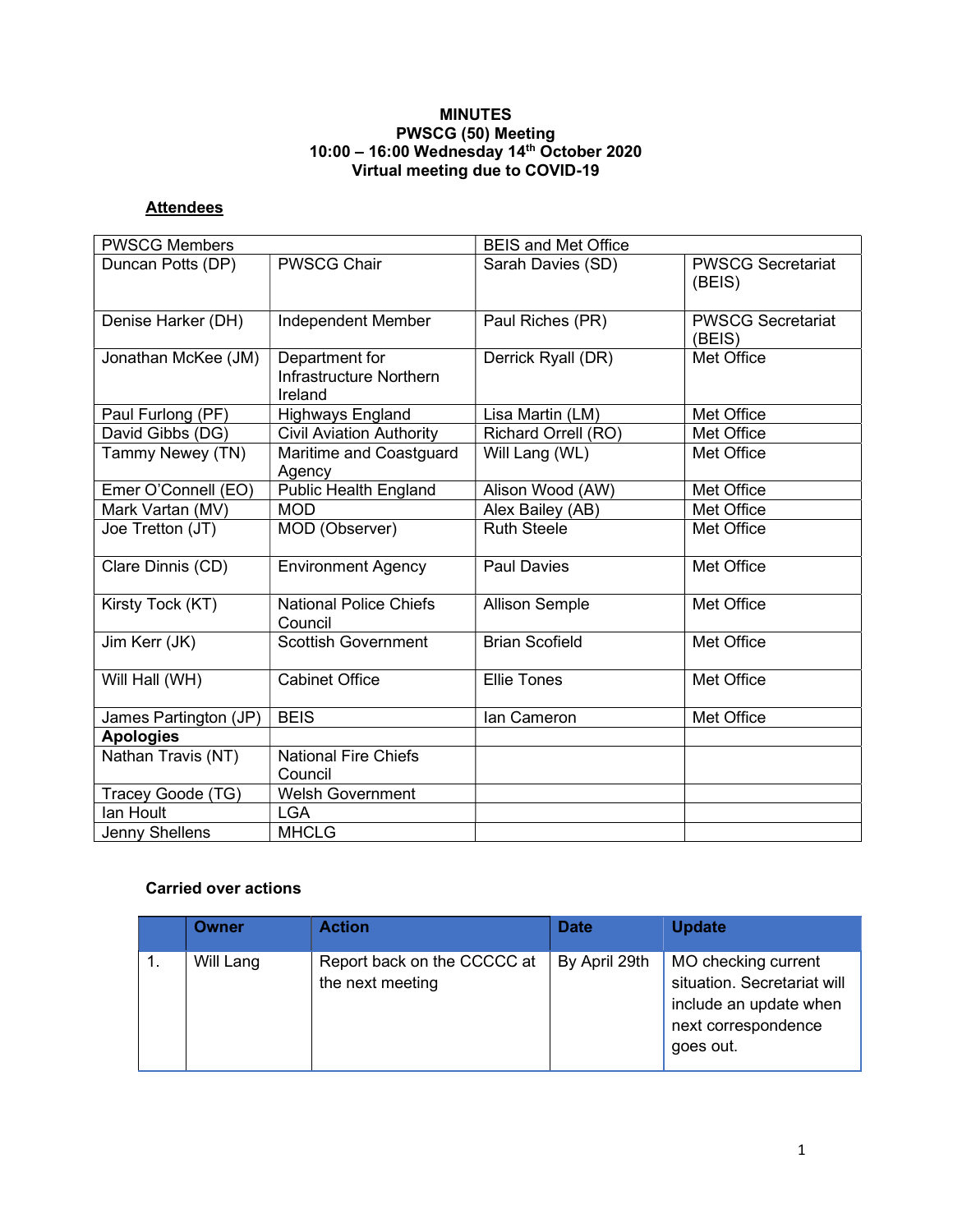|    | Owner        | <b>Action</b>                                                                                | <b>Date</b>   | <b>Update</b>                                                    |
|----|--------------|----------------------------------------------------------------------------------------------|---------------|------------------------------------------------------------------|
| 2. | Duncan Potts | Look into how MO funding<br>flows and how it works with<br>what it is contracted to deliver. | By 29th April | Complete - Deep Dive<br>held with Andrew<br>McKean in MO Finance |

# Actions

|                | <b>Owner</b>                               | <b>Action</b>                                                                                                                                                                          | <b>Date</b>                                                     |
|----------------|--------------------------------------------|----------------------------------------------------------------------------------------------------------------------------------------------------------------------------------------|-----------------------------------------------------------------|
| $\mathbf{1}$ . | Secretariat to<br>discuss with PWS<br>Team | Report back on outsourcing website<br>development and how the governance<br>arrangements work                                                                                          |                                                                 |
| 2.             | Secretariat                                | Correct the reference in the April minutes so<br>that the offshore limit refers to nautical miles<br>not Kilometres                                                                    | Complete                                                        |
| 3.             | Secretariat                                | Review the actions from the January<br>meeting to ensure that those carried forward<br>have subsequently been completed. Review<br>actions on a monthly basis with the MO<br>PWS Team. | In line with<br>finalising<br>draft of<br>Oct<br><b>Minutes</b> |
| 4.             | Secretariat<br>(Sponsor Lead)              | Encourage specific members of the<br>PWSCG and IMOSG to write in with letters<br>of support to back the HPC investment.                                                                | By 31 Oct                                                       |
| 5.             | Will Lang                                  | Details of responder workshops to be sent<br>to Kirsty Tock.                                                                                                                           | Complete?                                                       |
| 6.             | Emer O'Connell                             | Provide a summary of the findings into the<br>health impacts from this summer's<br>heatwave                                                                                            | When<br>available                                               |
| 7.             | Secretariat                                | Discuss with MO PWS team about ensuring<br>the right amount of PWS time and resource<br>is spent on marketing and comms in order<br>to support the 'Reach' objectives.                 | Review<br>ahead of<br>next PAG<br>Reach                         |
| 8.             | Secretariat to speak<br>to Dan Childs      | Suggest that a new risk is included on the<br>Met Office risk register to mitigate against<br>the chance of data being shared to<br>unintended users as part of the data<br>roadmap    | By 31 Oct                                                       |
| 9.             | Ian Cameron                                | Provide TN at MCA with further information<br>about access to data/services for<br>Coastguards in terms of sea state and sea<br>temperature parameters                                 | By 31 Oct                                                       |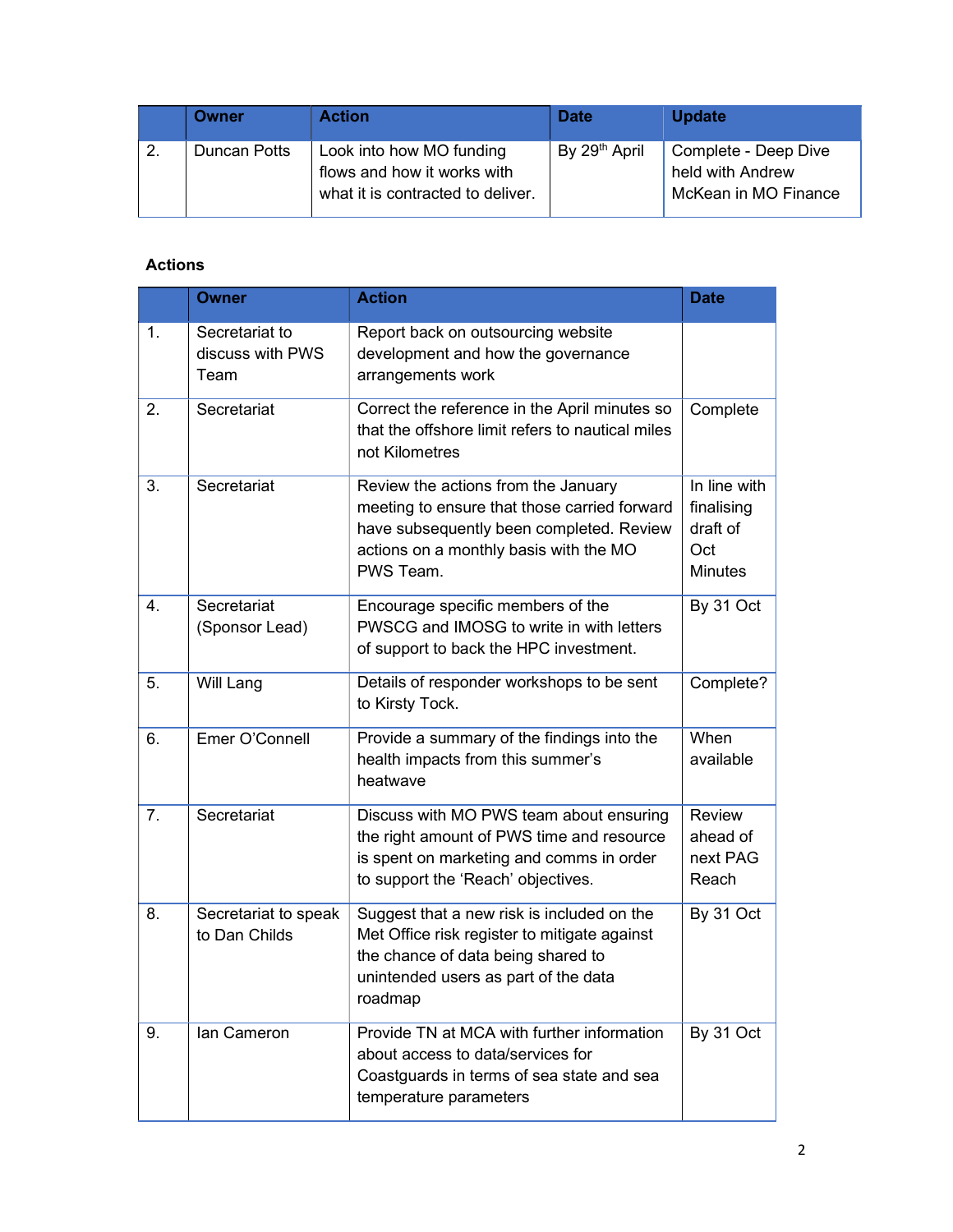|     | <b>Owner</b> | <b>Action</b>                                                                   | <b>Date</b> |
|-----|--------------|---------------------------------------------------------------------------------|-------------|
| 10. | Alison Wood  | Take forward option 3 to progress the work<br>related to the 'Enthusiasts Site' | Ongoing     |

### Main PWSCG Meeting including Met Office colleagues

### 1. Welcome and Introductions

DP welcomed attendees and noted that apologies had been received from TG. There were a couple of other members who could only attend part of the meeting including NT, JM, CD, JP, JK, EO, PF.

SD informed the group that this was the  $50<sup>th</sup>$  meeting of the PWSCG since its inception.

### 2. Minutes and Actions

PR sought comments on the minutes from the April meeting. TN asked that a correction be made to change the reference to the inshore limit on page 10 of the pack that currently refers to KM as the unit when it should be nautical miles. TN also enquired about the point noted in that section about the remit of civil contingency advisors and the Met Office in coastal areas. TN enquired about the process for carrying over actions between meetings and how this was monitored. She noted that there were a couple of actions from January that it wasn't clear if they had now been actioned. The secretariat agreed to check back on those actions from the January meeting and explained that actions are carried over and are followed up in the monthly secretariat meetings held between BEIS and the Met Office.

PR enquired with JM about an action that was due for N. Ireland to investigate if there had been any reduction in forecasting capability in the west of N.Ireland. JM confirmed that MO had been in touch with him and provided an initial response and are following up with him.

### 3. BEIS Update

JP provided the BEIS update. The group were told about the latest Ministerial priorities including what the new Permanent Secretary has been focussing on since taking up her post in the summer and the recent appointment of Paul Monks as the BEIS scientific advisor. JP spoke about the main focus of the department being on the response to Coronavirus and preparations for the Spending Review. JP informed the group that on SR although the Government has cancelled the autumn budget, the department was still working towards agreeing a multi-year settlement. For BEIS and the Met Office, bids have gone in to continue funding the important contracts such as PWS and also the investment in new supercomputing capability.

MV noted his support for the UK to still maintain access to Copernicus data through ECMWF. DP enquired about the best way that others could support the supercomputer bid. It was felt that writing a letter of support would be a useful way of raising the importance of the issue within BEIS by demonstrating the cross government need for new supercomputing capacity. MV said that he would be leaning in on support for the HPC. JP stated that it would be good for others to write in too. It was agreed that the Secretariat would agree with the sponsorship team at BEIS an approach for getting certain parts of government to write in with letters of support to back the case for investment in new supercomputing capability.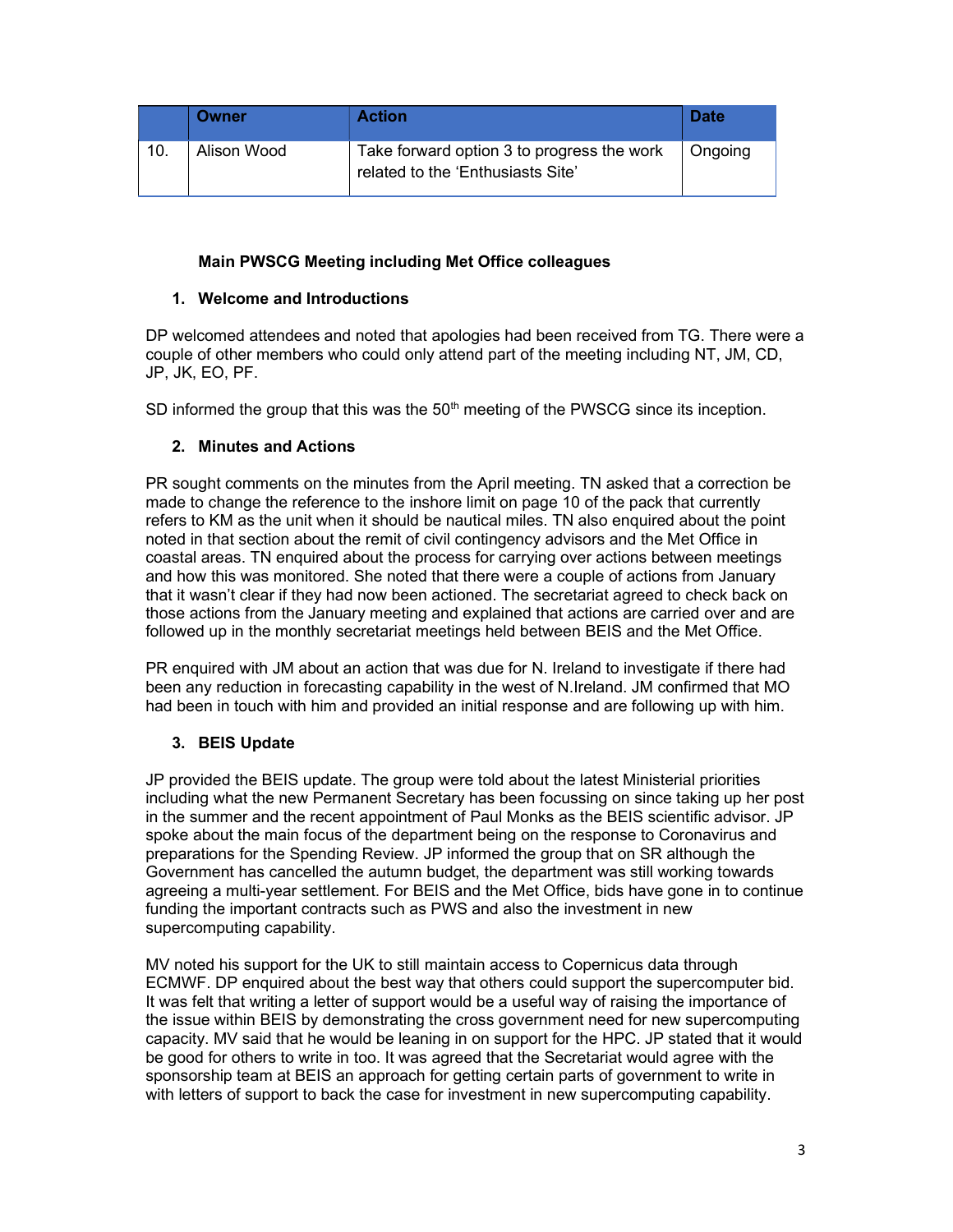## 4. Chair's Report

DP summarised his activity over the summer months. The COVID restrictions have prevented DP from getting out and about visiting customers and members as he would have wished. DP has met virtually with senior colleagues but also with some in person on  $18<sup>th</sup>$ September including the MO Chief Scientist and the CEO Penny Endersby. DP spoke about having established a regular rhythm of meetings over the summer with the Secretariat and Independent Member to ensure delivery of PWS remains on track and any issues around performance were identified and escalated. DP attended a very informative deep dive session on Science.

### 5. Independent Member Report

DH updated the group on her activity over the last few months including chairing the MARG meeting at the start of August that saw very engaged contributions from the broadcasters on a range of current issues. DH informed the group that she had been involved in a number of meetings with the Secretariat and MO challenging them on maximum temperature performance and performance of the public facing channels such as the App. DH reminded the group that this would be her last PWSCG as her second term was coming to an end on 31<sup>st</sup> October. DH spoke about the importance of the PWSCG going forward and also the MARG which had reinvigorated the relationship with the broadcaster community and stressed the importance of maintaining that relationship into the future.

### 6. Future of Operational Meteorology Programme (FoOM)

The group were updated on the progress to deliver the FoOM programme. The core objective of this work is to provide operational meteorologists with access to new data and capability, it is about modernising the way operational meteorologists currently work so that new systems and processes future proof the role. The approach will be combined with a move to greater automation of processes and removing repetitive tasks allowing operational meteorologists to focus on the higher value activities. The programme is focussed on these key areas; Nowcasting, Visualisation (tools and systems), Defence Warnings and a blueprint for operational meteorology. PD spoke about the ground breaking research in nowcasting and the services provided as a result. The future objectives will be to make the processes more robust, increasing understanding of when the tools add value and how best to integrate these with operational processes.

The group were supportive of this programme and the aims and objectives behind it. DH enquired about how new data and services would get out to customers and what changes would result in the way information gets communicated to the public and broadcasters as a result. RS explained that as the changes start to take effect, initially the initial changes will be integrated into existing products and there would be an element of targeting improvements and continuous change. PD confirmed that they are talking to a raft of customers about how they can maximise the pull though of these changes and improvements. WL confirmed that the work being undertaken as part of the FoOM programme goes hand in hand with the work to review the NSWWS. MV expressed the importance of this work for MOD but also that he wouldn't want to see any loss or degradation to existing services. MV also noted that FoOM must address the restrictions around classified information in the Defence area. RS confirmed that conversations had taken place with the Met Office MOD account manager. IC summarised the key points of this important work programme and informed the group that it was his role within the Markets Directorate to ensure that capability is constructed in the right way to deliver and service customer needs.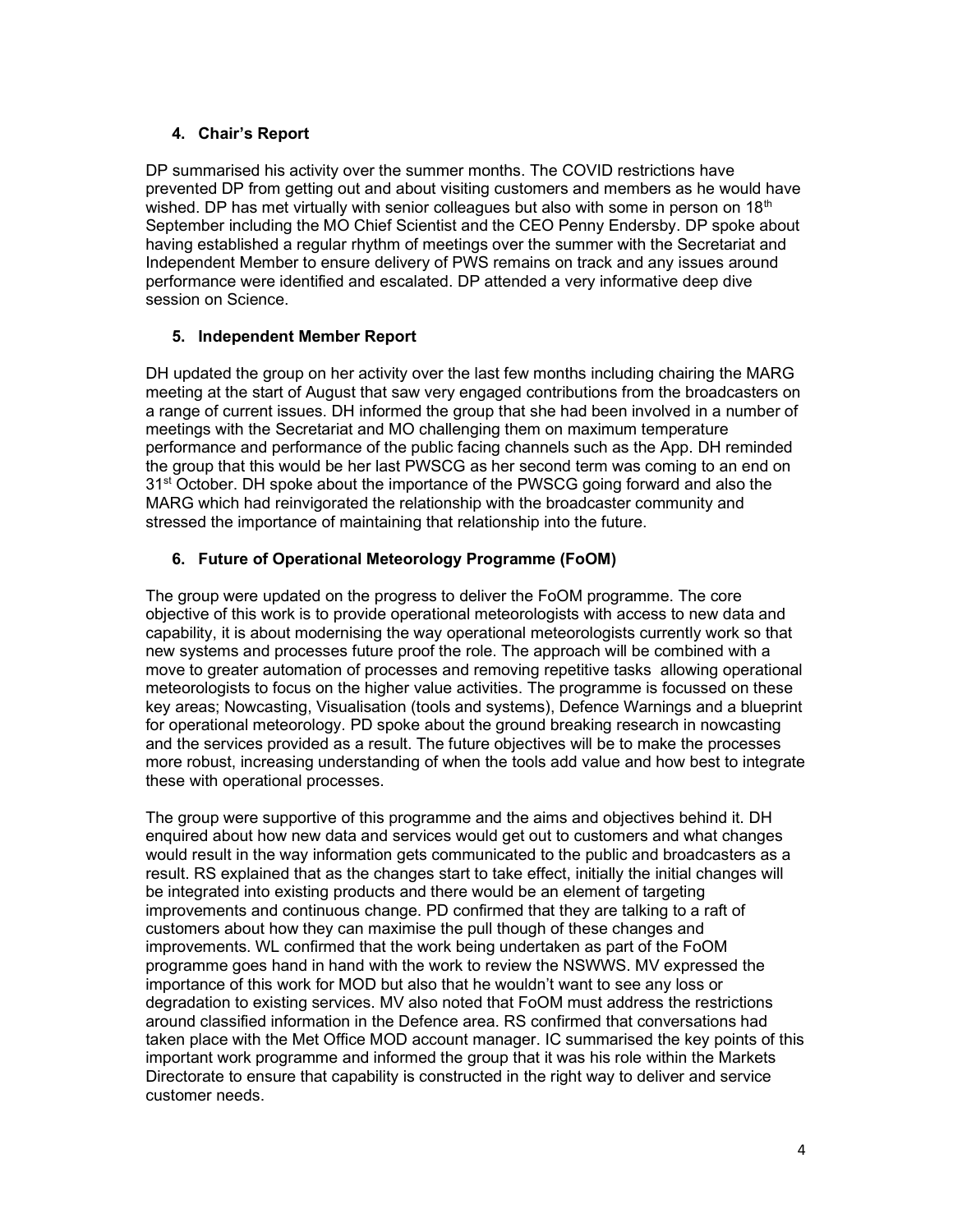## 7. Secretariat Report on Performance

### Media and Reach Group Report

PR summarised the main areas of discussion which included broadcasters sharing some useful insight into their own challenges and outputs through the initial period of lockdown. A very helpful discussion was held on heat warnings which provided some useful feedback on the development of the heat warning service.

### PWS Assurance Group (PAG) Report.

SD summarised the key actions from the PAG meeting which included discussion on the new CSA that is taking shape. The group discussed matters relating to the Spending Review, the new supercomputer and data.

### 8. Summer Weather update

WL began by reminding the group about the notable weather events that the UK had experienced since the April meeting. Events such as the heatwave that was witnessed in early August were looked at in more details as well as a number of other events such as the thunderstorms experienced in Scotland on the 11<sup>th</sup> and 12<sup>th</sup> of August which witnessed the tragic rail incident near Stonehaven. WL informed the group that while overall the MO performance for warnings had been good, there had been an exception which was the performance around the events on  $27<sup>th</sup>$  and  $28<sup>th</sup>$  August which the subjective verification process identified as a missed Amber warning event. WL noted that colleagues in the operations centre had made use of the nowcasting tools to help inform some warnings, especially those for thunderstorms. JM enquired about whether the greater use of nowcasting tools could mean an increase in the number of short notice yellow warnings being issued? WL said that could end up being one possible scenario that emerges but the MO would keep a close eye on that as they are aware that the responder community prefer to have as much notice as possible. WH spoke about the careful communications required when the MO are talking about high temperatures and records.

#### Responder workshops

The group were updated about the plans for an extensive consultation with the responder community and others over the coming weeks with activity having kicked off this week. KT asked to be included in the consultation. TN informed the group that the workshops run that week had gone very well and lots of useful feedback had been captured.

#### Heat Warning Update

The group were reminded that the milestone for this activity was about exploring options for the introduction of a heat warning service. The group will have a final say before any proposed service is agreed and a rollout begins. The group were informed that MO have been working very closely with PHE on the service ever mindful of the existing heat health alert service already in operation. The principles of the service will focus on using the existing NSWWS framework and technology, it will be impact based and complement existing heat services. It will be easy for media to understand and it will be a UK wide service. WL confirmed that as well as PHE the other Devolved Administration health agencies will be included in discussions. Other elements that could be incorporated include messaging on water safety and MO recognise a big communications piece will be required for a successful service. In terms of a timeline, the MO are working towards having a service being ready for launch in June 2021.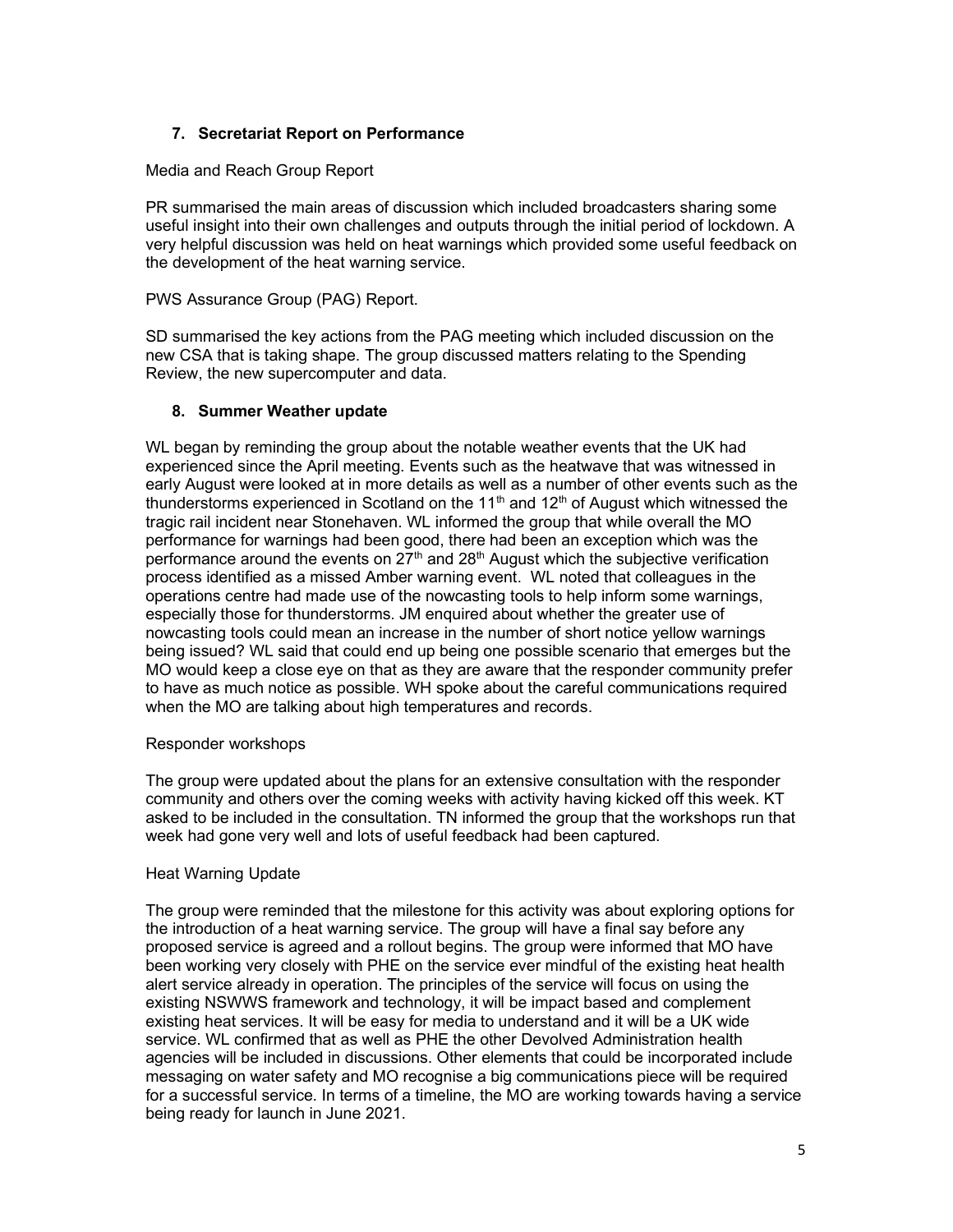DP noted the challenges associated with introducing such a service given the three areas, heatwaves, heat health service and extreme heat. DH spoke about the importance of having the broadcasters on board as that will be essential in helping to explain the process and messaging and educating the public about the service. WL noted that there were already some volunteers from the MARG willing to assist. TN stated that she would welcome additional impact messaging going out alongside the heat warnings, for example the MCA often see a spike in calls for their service in weather that is seen by many as benign as more people head to the coast in warm weather. WL believes the MO has worked up a set of clear definitions and has looked at approaches taken in other countries such as Australia to inform the approach here. EO suggested it would be helpful to have a conversation with France as in Europe, FR, IT and the UK were the front runners in looking at the issue of extreme heat and the impacts on health. MV enquired about whether PHE warnings will be ported across into the Defence services? IC replied saying that this would need discussing as a service within in the MOD area at MO.

EO noted that PHE were looking at the data from the summer and that initial indications show that the impacts from the heat on health were high. DH asked whether the findings could be shared with the group? EO confirmed that the figures were still being finalised as it has been tricky to unpick from the COVID impacts. WH spoke about the lesson learnt from sticking with terms and phrases that are already well understood by the public. In this sense the use of the term heatwave could be built into the heat warning service. LM reminded the group about the distinction between the definition of a heatwave and the aim of introducing a heat warning service.

DP reminded the group that they had agreed to set a target to trial a service next year and that all sides need to crystallise efforts to deliver and meet that objective. WH noted that a clear communications plan will be needed and that a joined up approach between departments and agencies will be key when we have an extreme heat event forecast.

### 9. Milestone 4.1 Data Roadmap

AS introduced the update on the data roadmap and specifically Customer Data Access (CDA). Data release and access are to be prioritised. The group were content with the premise behind the work and to make data more easily accessible for others to use. MV questioned who the data was shared with. AS confirmed that for some countries data blockers are applied to prevent the access of the data in those countries. MV referred to data that might be shared with the US such as a model output that then gets shared with others. IC informed the group that the data that is being discussed here is data that forms part of the Met Office public task. There will be other data sets that are created as paid for by other organisations and wouldn't necessarily fall under the public task banner. RO clarified that the data in question here is about data supplied direct to the public. DH suggested including a risk on the Met Office's internal risk register to reflect the impact of sensitive data being made available beyond the intended users. TN noted that there was a question mark over one of the datasets and enquired what that meant about its inclusion. AS explained that this was a very quick first stage cursory list and would be worked on further.

#### 10. Milestone 2.2 Digital Channels

CF updated the group on the plans to address Milestone 2.2 as set out in the paper submitted ahead of the meeting for recommendations to increase the retention and engagement of the Met Office website and App by August 2020 and to deliver these recommendations by March 2021. The work will focus around four areas: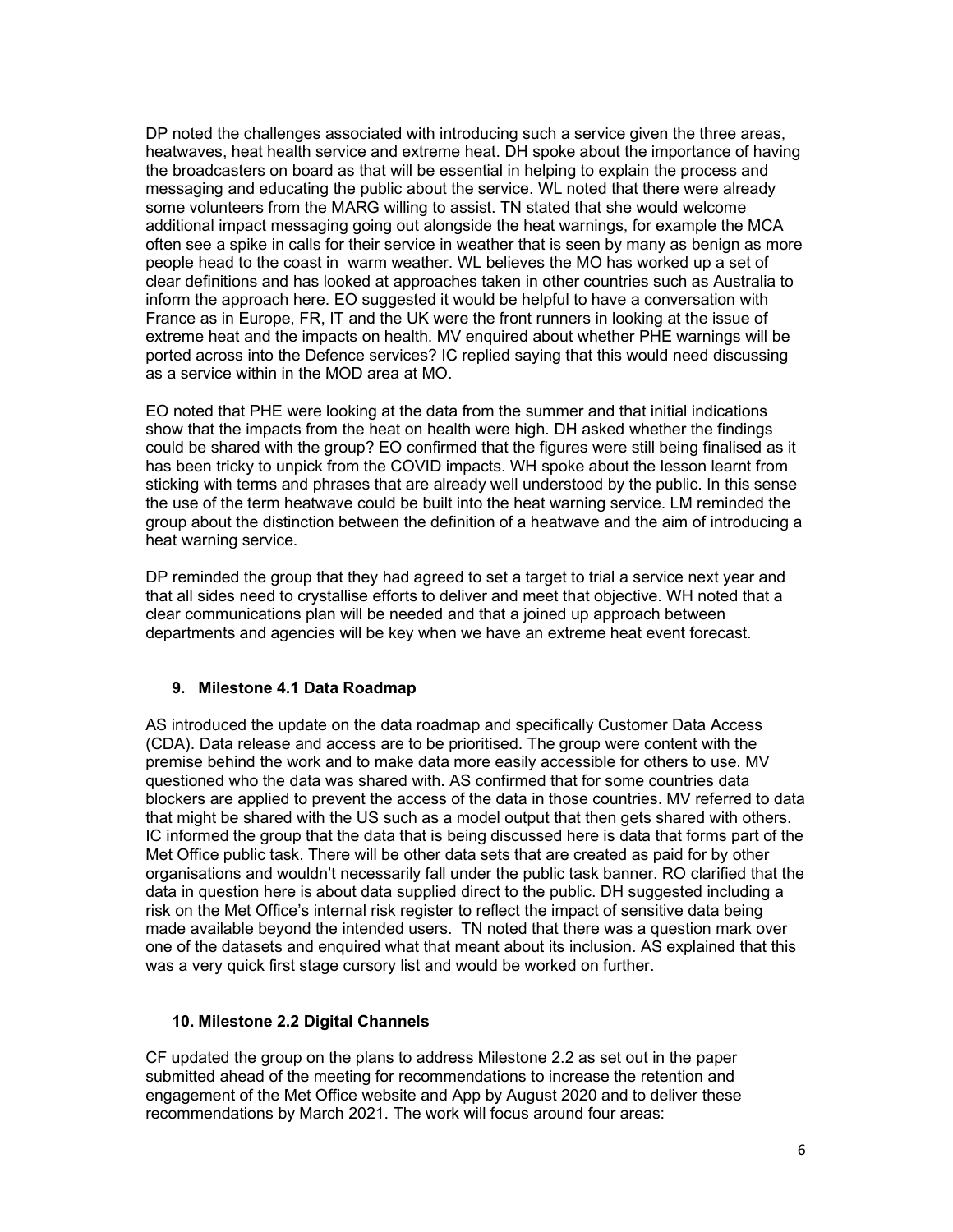- 1. Explore how to improve perceptions of accuracy across both app and website
- 2. Improve advice content to maintain Met Office authoritative voice and drive action
- 3. Help users find what they need on the website.

4. Improve users journeys for routes into the app, such as push notifications and warnings to increase user satisfaction

The work all follows the principles set out by the Government Digital Service into agile working practices. The aim is to keep the public and users engaged and retaining visits to the Met Office channels so that in times of severe weather the Met Office can maintain its authoritative voice.

The group were supportive of the approach and there were a number of follow up questions. The group expressed views that backed up the point about the quality of data and content and that this was important when keeping up a level of engagement with the public. CD spoke about the importance of considering how people receive the information but also then take action using that information. CD noted that being user led is very different from user testing to meet the goals of an organisation and enquired about the approach adopted by the digital team. CD shared an insight from the perspective of flood warnings how early on the public were encouraged to sign up for warnings through a land line service but that over time people dropped off. It would be good to include something in the user research that uncovers how people behave who think that the information isn't important to them. CF explained that they had looked into different 'persona types' to try and understand the needs of the public. DH was supportive of the 4 ambitions, and did note that the link to more information within the App had broken. ET explained that this had been identified in one of the 'sprint' work periods and will be fixed.

EO stated that it was useful in fulfilling their objectives to have MO supporting Reach. On messages around heat and cold they may not pose an immediate threat to life unlike a weather warning so the message has to be more nuanced. On heat and cold there is an apparent gap in the risk perception amongst the public, how are MO intending to deal with the 'nanny state' issue? LM noted that it wasn't always clear in terms of linking to advice about taking action. Better signposting to advice would be considered as part of the NSWWS review.

DP summarised the discussion noting that there was a distinction about a 'public service' and coming to the MO to hear from an authoritative voice. DP noted that the group backed DH's view which endorsed the four planned work areas. DP noted that on marketing and reach covers only about 2% of the PWS budget and there needed to be a debate about what we need to do to be more effective. That conversation should continue in the Autumn alongside the development of the CSA.

#### 11. Enthusiast site

AW expanded on the paper that provided the group with an update on the plans and presented options for where to take the project forward over the coming months. The 'enthusiast site' had been running from April as a beta site but had to be taken off line in June due to issues with the procurement process. The group were presented with three options to discuss, these included 1. reinstating a minimum viable product by the end of the FY, 2. Not reinstating the enthusiast's website and focus on other work or 3. Use the work completed to date to help develop the visualisation requirement in the new CSA. The group debated the pros and cons of each option in detail. The group were informed that user research showed that there was a demand for the information and that it was well received by those using it. DP sought views on whether there were any other priorities that were more important. TN stated that the site was very well received by the operational coastguard to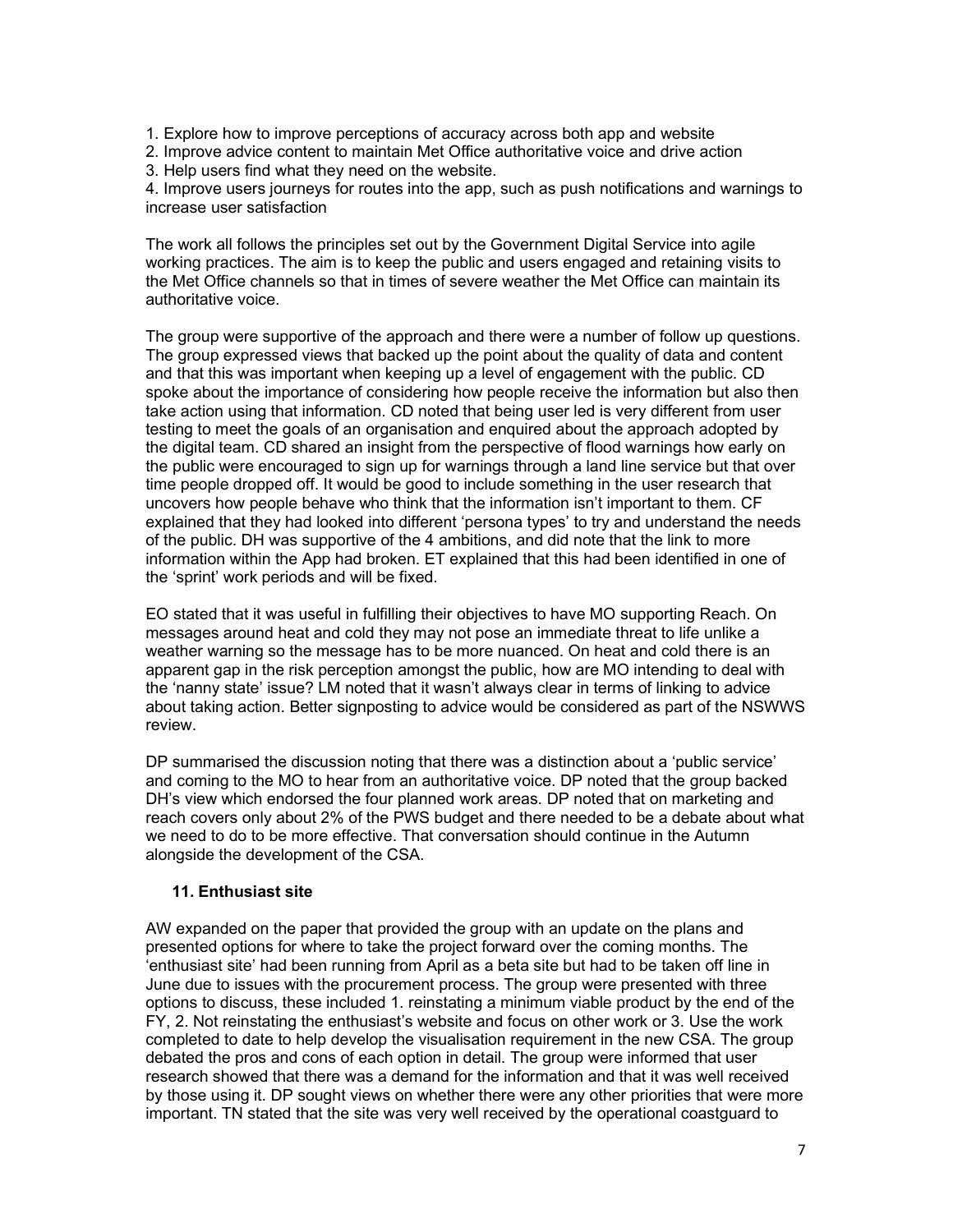improve situational awareness when completing search and rescue operations although they requested additional parameters to be added such as sea state and sea temp. Users found the data and mapping and the beta version very good for visualisation. IC informed TN that there were other products that it may be possible to provide to coastguards for those parameters she mentioned, and he would follow up offline.

IC expressed a preference for option 3 following the discussion and suggested that this option provided a more practical position to take the work forward if the group agreed. DP summarised the discussion and it was agreed that option 3 is the preferred way forward of the group and will be agreed in conjunction with the development of the new CSA.

## 12. CSA Re-write

SD outlined the approach and progress to date for developing a new multi-year Customer Supplier Agreement (CSA). The new CSA will be a shorter and more focussed document that will concentrate on setting out 'what' the PWSCG want MO to deliver and stray less into the 'How' which MO will articulate in a delivery plan. The themes are taking shape based on the conversations carried out with individual members of the PWCSG over the summer and wider engagement that will include feedback from responders and conversations with key broadcaster partners. SD touched upon some of the common themes that had emerged which includes improving accuracy both of everyday forecasts and warnings to improving the ease of access to weather information and improving the consistency between the various channels that people access weather forecasts.

The group put forward some suggestions about the content and shape of the document. DH suggested that the CSA remains flexible to be able to respond to changes in digital development and that in terms of MO reach there should remain a focus on getting messages to the hard to reach groups. The priority was about delivering a clear message that people understood and that people would then understand the impacts and take appropriate action if necessary. Others endorsed the four priority areas listed. JK noted that partnership working is essential and should feature. The group supported the overall priorities as listed, agreed that the CSA should focus on 'what' is being asked of Met Office. The group also supported holding an extraordinary meeting in December to review the draft of the CSA so that it will be ready to present as a final well worked up draft at the January PWSCG meeting.

# 13. A.O.B

PR informed the group that a letter of support to endorse the investment in the supercomputer would be sent by DP on the PWSCG's behalf as part of the Full Business Case that is being finalised. PR also raised the issue of wider support into other parts of Government and would discuss with JP and come back to DP.

### Statement of thanks

DP thanked both DH and DR on behalf of all PWSCG members for their hard work and dedication with the PWSCG over the years. Their contributions made a real difference to the work of the group and members were extremely grateful for their support, everyone wished them well in their future endeavours.

Future Meetings